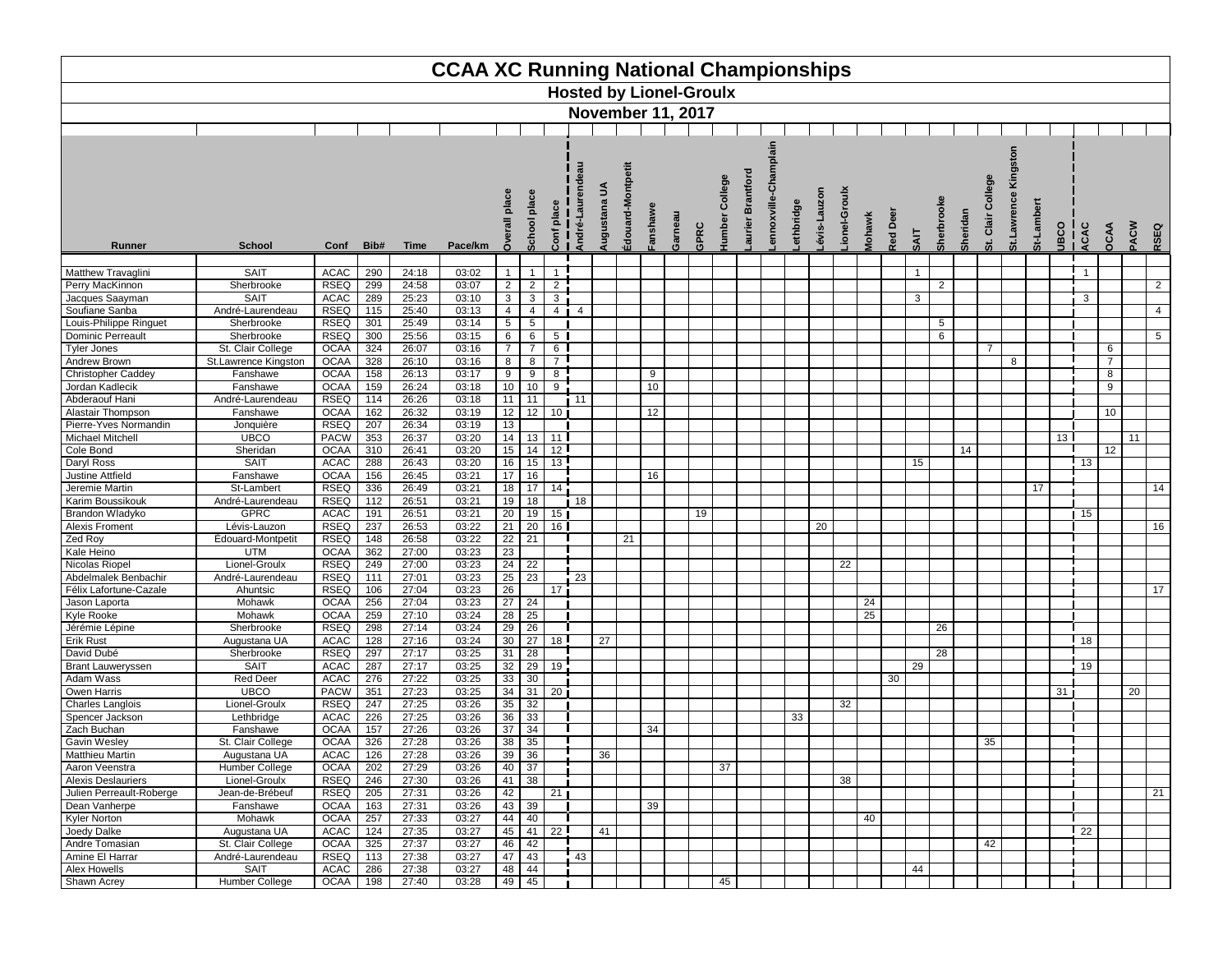| Jake Thomson                  | Humber College           | <b>OCAA</b> | 201        | 27:41          | 03:28 | 50                    | 46 |                 |    |    |     |    | 46 |     |    |    |     |    |    |    |    |     |    |    |    |  |
|-------------------------------|--------------------------|-------------|------------|----------------|-------|-----------------------|----|-----------------|----|----|-----|----|----|-----|----|----|-----|----|----|----|----|-----|----|----|----|--|
| Simon Wells                   | Humber College           | <b>OCAA</b> | 203        | 27:44          | 03:28 | 51                    | 47 |                 |    |    |     |    | 47 |     |    |    |     |    |    |    |    |     |    |    |    |  |
| Matthew Lazano                | Centennial               | <b>OCAA</b> | 132        | 27:44          | 03:28 | 52                    |    | 23              |    |    |     |    |    |     |    |    |     |    |    |    |    |     |    | 23 |    |  |
| <b>Durell Rots</b>            | Lethbridge               | <b>ACAC</b> | 231        | 27:48          | 03:29 | 53                    | 48 |                 |    |    |     |    |    |     |    | 48 |     |    |    |    |    |     |    |    |    |  |
| Abdul-Ahad Naim               | Laurier Brantford        | <b>OCAA</b> | 210        | 27:52          | 03:29 | 54                    | 49 |                 |    |    |     |    |    | 49  |    |    |     |    |    |    |    |     |    |    |    |  |
| Michio Green                  | Augustana UA             | <b>ACAC</b> | 125        | 27:52          | 03:29 | $\overline{55}$       | 50 |                 |    | 50 |     |    |    |     |    |    |     |    |    |    |    |     |    |    |    |  |
| <b>Matthew Reeve</b>          | Sheridan                 |             |            |                |       |                       |    |                 |    |    |     |    |    |     |    |    |     |    |    |    |    |     |    |    |    |  |
|                               |                          | <b>OCAA</b> | 313<br>204 | 27:54<br>27:59 | 03:29 | 56<br>$\overline{57}$ | 51 |                 |    |    |     |    |    |     |    |    |     |    |    |    | 51 |     |    |    |    |  |
| <b>Filip Mainville</b>        | Jean-de-Brébeuf          | <b>RSEQ</b> |            |                | 03:30 |                       |    |                 |    |    |     |    |    |     |    |    |     |    |    |    |    |     |    |    |    |  |
| Alex Ball                     | Sheridan                 | <b>OCAA</b> | 309        | 28:02          | 03:30 | 58                    | 52 |                 |    |    |     |    |    |     |    |    |     |    |    |    | 52 |     |    |    |    |  |
| Francis Juneau                | St-Lambert               | <b>RSEQ</b> | 335        | 28:03          | 03:30 | $\overline{59}$       | 53 |                 |    |    |     |    |    |     |    |    |     |    |    |    |    | 53  |    |    |    |  |
| Chris Tomlinson               | Humber College           | <b>OCAA</b> | 365        | 28:04          | 03:31 | 60                    | 54 |                 |    |    |     |    | 54 |     |    |    |     |    |    |    |    |     |    |    |    |  |
| Jean-Christophe Veilleux      | Édouard-Montpetit        | <b>RSEQ</b> | 149        | 28:07          | 03:31 | 61                    | 55 |                 |    |    | 55  |    |    |     |    |    |     |    |    |    |    |     |    |    |    |  |
| Devon Gurney                  | <b>Red Deer</b>          | <b>ACAC</b> | 274        | 28:07          | 03:31 | 62                    | 56 |                 |    |    |     |    |    |     |    |    |     | 56 |    |    |    |     |    |    |    |  |
| David Girardin                | Garneau                  | <b>RSEQ</b> | 174        | 28:07          | 03:31 | 63                    | 57 |                 |    |    |     | 57 |    |     |    |    |     |    |    |    |    |     |    |    |    |  |
| <b>Brendan Saunders</b>       | Sheridan                 | <b>OCAA</b> | 314        | 28:12          | 03:31 | 64                    | 58 |                 |    |    |     |    |    |     |    |    |     |    |    |    | 58 |     |    |    |    |  |
| <b>Isaac Fraser</b>           | St.Lawrence Kingston     | <b>OCAA</b> | 329        | 28:15          | 03:32 | 65                    | 59 |                 |    |    |     |    |    |     |    |    |     |    |    |    |    | 59  |    |    |    |  |
| <b>Philippe Huard</b>         | Garneau                  | <b>RSEQ</b> | 175        | 28:16          | 03:32 | 66                    | 60 |                 |    |    |     | 60 |    |     |    |    |     |    |    |    |    |     |    |    |    |  |
| <b>Kieran Thornell</b>        | DAL-AC                   | <b>ACAA</b> | 137        | 28:18          | 03:32 | 67                    |    |                 |    |    |     |    |    |     |    |    |     |    |    |    |    |     |    |    |    |  |
| Léo Pélisse                   | Garneau                  | <b>RSEQ</b> | 177        | 28:21          | 03:33 | 68                    | 61 |                 |    |    |     | 61 |    |     |    |    |     |    |    |    |    |     |    |    |    |  |
| Evans Vadnai                  | <b>UBCO</b>              | <b>PACW</b> | 355        | 28:22          | 03:33 | 69                    | 62 | 24              |    |    |     |    |    |     |    |    |     |    |    |    |    |     | 62 |    | 24 |  |
| Didier Kenol-Tomway           | Garneau                  | <b>RSEQ</b> | 176        | 28:23          | 03:33 | 70                    | 63 |                 |    |    |     | 63 |    |     |    |    |     |    |    |    |    |     |    |    |    |  |
| Simon Crowley                 | Laurier Brantford        | <b>OCAA</b> | 208        | 28:24          | 03:33 | 71                    | 64 |                 |    |    |     |    |    | 64  |    |    |     |    |    |    |    |     |    |    |    |  |
| Justin Jakeman                | Fleming                  | <b>OCAA</b> | 165        | 28:25          | 03:33 | 72                    |    |                 |    |    |     |    |    |     |    |    |     |    |    |    |    |     |    |    |    |  |
| <b>Graiden Maynard</b>        | Humber College           | <b>OCAA</b> | 199        | 28:30          | 03:34 | 73                    | 65 |                 |    |    |     |    | 65 |     |    |    |     |    |    |    |    |     |    |    |    |  |
| Matthew Vandegriff            | <b>SAIT</b>              | <b>ACAC</b> | 291        | 28:31          | 03:34 | 74                    | 66 |                 |    |    |     |    |    |     |    |    |     |    | 66 |    |    |     |    |    |    |  |
| Drew Horner                   | <b>Laurier Brantford</b> | <b>OCAA</b> | 209        | 28:32          | 03:34 | 75                    | 67 |                 |    |    |     |    |    | 67  |    |    |     |    |    |    |    |     |    |    |    |  |
| <b>Alexis Denault-Lemaire</b> | Garneau                  | <b>RSEQ</b> | 172        | 28:36          | 03:35 | $\overline{76}$       | 68 |                 |    |    |     | 68 |    |     |    |    |     |    |    |    |    |     |    |    |    |  |
| <b>Garrett Murphy</b>         | Sheridan                 | <b>OCAA</b> | 312        | 28:37          | 03:35 | 77                    | 69 |                 |    |    |     |    |    |     |    |    |     |    |    |    | 69 |     |    |    |    |  |
| Simon Prince                  | Lionel-Groulx            | <b>RSEQ</b> | 248        | 28:38          | 03:35 | 78                    | 70 |                 |    |    |     |    |    |     |    |    | 70  |    |    |    |    |     |    |    |    |  |
| Frédérik Rivard               | Sherbrooke               | <b>RSEQ</b> | 302        | 28:38          | 03:35 | 79                    | 71 |                 |    |    |     |    |    |     |    |    |     |    |    | 71 |    |     |    |    |    |  |
| <b>Andrew Convery</b>         | Sheridan                 | <b>OCAA</b> | 311        | 28:39          | 03:35 | 80                    | 72 |                 |    |    |     |    |    |     |    |    |     |    |    |    | 72 |     |    |    |    |  |
| Justin Folkeringa             | St. Clair College        | <b>OCAA</b> | 323        | 28:39          | 03:35 | 81                    | 73 |                 |    |    |     |    |    |     |    |    |     |    |    |    | 73 |     |    |    |    |  |
| Miguel Laroche-Marcotte       | Lennoxville-Champlain    | <b>RSEQ</b> | 217        | 28:39          | 03:35 | 82                    | 74 |                 |    |    |     |    |    |     | 74 |    |     |    |    |    |    |     |    |    |    |  |
| Derek Veenstra                | Conestoga                | <b>OCAA</b> | 134        | 28:40          | 03:35 | 83                    |    |                 |    |    |     |    |    |     |    |    |     |    |    |    |    |     |    |    |    |  |
| <b>Mohamed Zeghir</b>         | André-Laurendeau         | <b>RSEQ</b> | 116        | 28:42          | 03:35 | 84                    | 75 |                 | 75 |    |     |    |    |     |    |    |     |    |    |    |    |     |    |    |    |  |
| Haseeb Malik                  | <b>UTM</b>               | <b>OCAA</b> | 364        | 28:43          | 03:35 | 85                    |    |                 |    |    |     |    |    |     |    |    |     |    |    |    |    |     |    |    |    |  |
| Shawn Belanger                | Cambrian                 | <b>OCAA</b> | 131        | 28:45          | 03:36 | 86                    |    |                 |    |    |     |    |    |     |    |    |     |    |    |    |    |     |    |    |    |  |
| <b>William Payette</b>        | Édouard-Montpetit        | <b>RSEQ</b> | 147        | 28:46          | 03:36 | 87                    | 76 |                 |    |    | 76  |    |    |     |    |    |     |    |    |    |    |     |    |    |    |  |
| <b>Francis Fortin</b>         | Garneau                  | <b>RSEQ</b> | 173        | 28:46          | 03:36 | 88                    | 77 |                 |    |    |     | 77 |    |     |    |    |     |    |    |    |    |     |    |    |    |  |
| Dayton Bath                   | <b>UBCO</b>              | <b>PACW</b> | 350        | 28:47          | 03:36 | 89                    | 78 | 25 <sub>1</sub> |    |    |     |    |    |     |    |    |     |    |    |    |    |     | 78 |    | 25 |  |
| Craig Van Manen               | Laurier Brantford        | <b>OCAA</b> | 212        | 28:50          | 03:36 | 90                    | 79 |                 |    |    |     |    |    | 79  |    |    |     |    |    |    |    |     |    |    |    |  |
| Matthew Lebolloch             | Lennoxville-Champlain    | <b>RSEQ</b> | 218        | 28:50          | 03:36 | 91                    | 80 |                 |    |    |     |    |    |     | 80 |    |     |    |    |    |    |     |    |    |    |  |
| Michael Mackett               | St.Lawrence Kingston     | <b>OCAA</b> | 331        | 28:52          | 03:37 | 92                    | 81 |                 |    |    |     |    |    |     |    |    |     |    |    |    |    | 81  |    |    |    |  |
| Quinn Middleton               | <b>UBCO</b>              | <b>PACW</b> | 352        | 28:58          | 03:37 | 93                    | 82 | 26              |    |    |     |    |    |     |    |    |     |    |    |    |    |     | 82 |    | 26 |  |
| Daniel Robdrup                | Lethbridge               | ACAC        | 230        | 29:02          | 03:38 | 94                    | 83 |                 |    |    |     |    |    |     |    | 83 |     |    |    |    |    |     |    |    |    |  |
| Samuel Côté                   | St-Lambert               | <b>RSEQ</b> | 334        | 29:02          | 03:38 | 95                    | 84 |                 |    |    |     |    |    |     |    |    |     |    |    |    |    | 84  |    |    |    |  |
| Jeremy Burg                   | St-Lambert               | <b>RSEQ</b> | 333        | 29:07          | 03:38 | $\overline{96}$       | 85 |                 |    |    |     |    |    |     |    |    |     |    |    |    |    | 85  |    |    |    |  |
| Alex Spice                    | <b>UBCO</b>              | <b>PACW</b> | 354        | 29:13          | 03:39 | 97                    | 86 | 27              |    |    |     |    |    |     |    |    |     |    |    |    |    |     | 86 |    | 27 |  |
| <b>Eric Nooy</b>              | <b>GPRC</b>              | <b>ACAC</b> | 188        | 29:20          | 03:40 | 98                    | 87 |                 |    |    |     | 87 |    |     |    |    |     |    |    |    |    |     |    |    |    |  |
| Lucas Wessner                 | <b>Red Deer</b>          | <b>ACAC</b> | 278        | 29:31          | 03:41 | 99                    | 88 |                 |    |    |     |    |    |     |    |    |     | 88 |    |    |    |     |    |    |    |  |
| Benjamin Osorio               | Augustana UA             | ACAC        | 127        | 29:32          | 03:42 | 100                   | 89 |                 |    | 89 |     |    |    |     |    |    |     |    |    |    |    |     |    |    |    |  |
| <b>Cory DeRaadt</b>           | <b>Red Deer</b>          | <b>ACAC</b> | 273        | 29:36          | 03:42 | 101                   | 90 |                 |    |    |     |    |    |     |    |    |     | 90 |    |    |    |     |    |    |    |  |
| Dayton Jans                   | Lethbridge               | <b>ACAC</b> | 227        | 29:38          | 03:42 | 102                   | 91 |                 |    |    |     |    |    |     |    | 91 |     |    |    |    |    |     |    |    |    |  |
| Louis-Philippe Côté           | Lévis-Lauzon             | <b>RSEQ</b> | 235        | 29:39          | 03:42 | 103                   | 92 |                 |    |    |     |    |    |     |    | 92 |     |    |    |    |    |     |    |    |    |  |
| <b>David Cloutier</b>         | Lévis-Lauzon             | <b>RSEQ</b> | 234        | 29:45          | 03:43 | 104                   | 93 |                 |    |    |     |    |    |     |    | 93 |     |    |    |    |    |     |    |    |    |  |
| John Krause                   | Lethbridge               | ACAC        | 229        | 29:49          | 03:44 | 105                   | 94 |                 |    |    |     |    |    |     |    | 94 |     |    |    |    |    |     |    |    |    |  |
| Sheldon Wilcox                | Mohawk                   | <b>OCAA</b> | 260        | 29:49          | 03:44 | 106                   | 95 |                 |    |    |     |    |    |     |    |    | 95  |    |    |    |    |     |    |    |    |  |
| Antoine Allie                 | Lionel-Groulx            | <b>RSEQ</b> | 245        | 29:52          | 03:44 | 107                   | 96 |                 |    |    |     |    |    |     |    |    | 96  |    |    |    |    |     |    |    |    |  |
| Ryan Bell                     | St. Clair College        | <b>OCAA</b> | 321        | 29:55          | 03:44 | 108                   | 97 |                 |    |    |     |    |    |     |    |    |     |    |    |    | 97 |     |    |    |    |  |
| Antoine Ruel                  | Lévis-Lauzon             | <b>RSEQ</b> | 238        | 30:00          | 03:45 | 109                   | 98 |                 |    |    |     |    |    |     |    | 98 |     |    |    |    |    |     |    |    |    |  |
| Jacob Duchaine                | Édouard-Montpetit        | <b>RSEQ</b> | 146        | 30:03          | 03:45 | 110                   | 99 |                 |    |    | 99  |    |    |     |    |    |     |    |    |    |    |     |    |    |    |  |
| Lucas Boucher                 | Édouard-Montpetit        | <b>RSEQ</b> | 144        | 30:04          | 03:45 | $111$ 100             |    |                 |    |    | 100 |    |    |     |    |    |     |    |    |    |    |     |    |    |    |  |
| <b>Francis Chapdelaine</b>    | Édouard-Montpetit        | <b>RSEQ</b> | 145        | 30:05          | 03:46 | $112$ 101             |    |                 |    |    | 101 |    |    |     |    |    |     |    |    |    |    |     |    |    |    |  |
| Marc Sfeir                    | Lionel-Groulx            | <b>RSEQ</b> | 250        | 30:05          | 03:46 | $113$ 102             |    |                 |    |    |     |    |    |     |    |    | 102 |    |    |    |    |     |    |    |    |  |
| lan Guthrie                   | St.Lawrence Kingston     | <b>OCAA</b> | 330        | 30:08          | 03:46 | $114$ 103             |    |                 |    |    |     |    |    |     |    |    |     |    |    |    |    | 103 |    |    |    |  |
| Jerrett Putt                  | Laurier Brantford        | <b>OCAA</b> | 211        | 30:19          | 03:47 | $115$ 104             |    |                 |    |    |     |    |    | 104 |    |    |     |    |    |    |    |     |    |    |    |  |